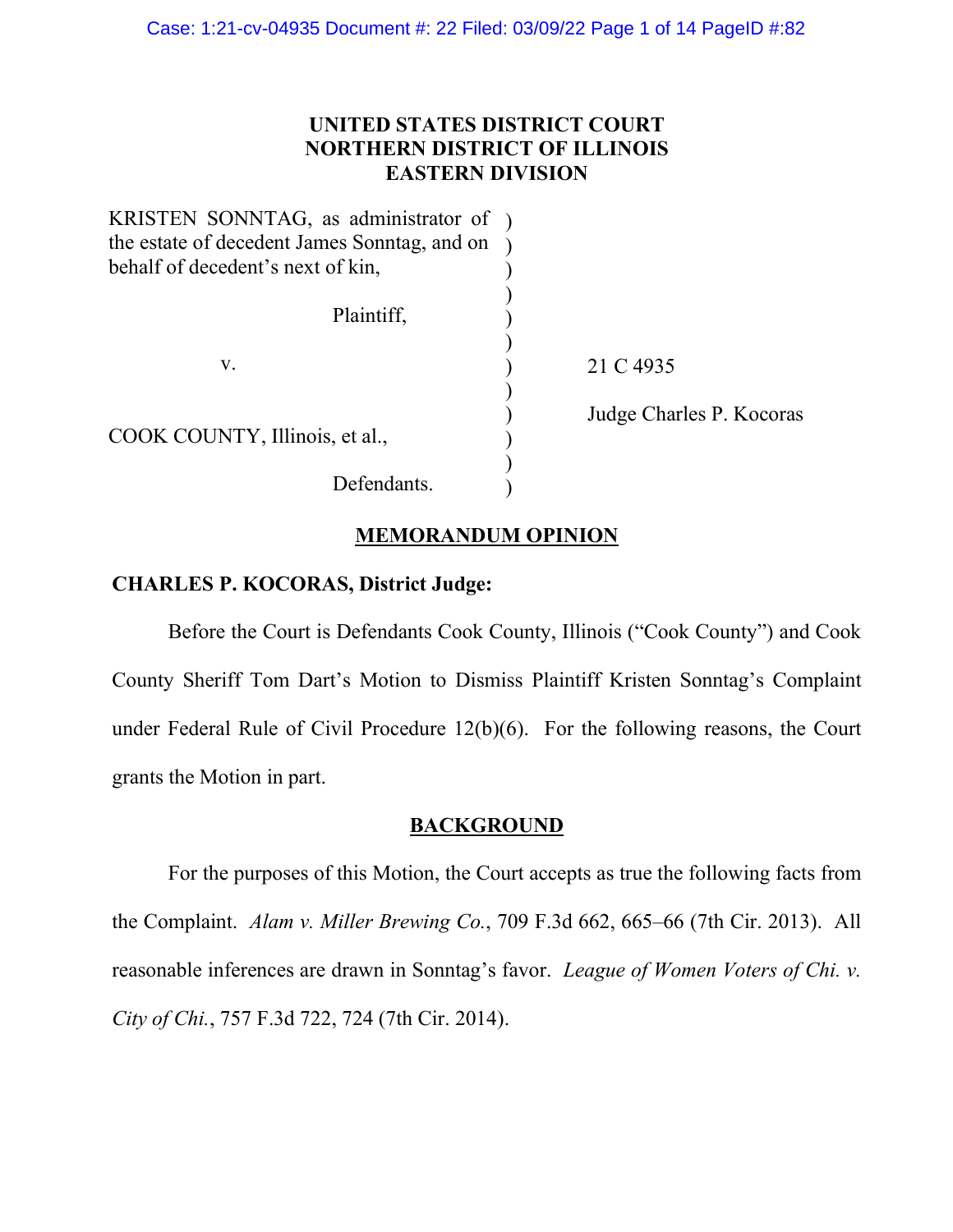Sonntag brings this action against Cook County, Sheriff Dart, unidentified Cook County Sheriff's Office employees, and unidentified Cook County health services employees to recover for the suicidal death of her husband James while detained at the Cook County Jail (the "Jail"). In 2016, James was diagnosed with post-traumatic stress disorder ("PTSD"), anxiety, and depression, and prescribed medication to treat these diagnoses. From September to November 2019, James was detained in the Jail while serving a 180-day sentence. During this detention, Sonntag says James suffered obvious symptoms of PTSD, anxiety, and depression, and was housed in the Jail's Residential Treatment Unit ("RTU") so he could receive mental health treatment. In November 2019, James was released from the Jail on probation. As a condition of probation, James was required to wear an electronic monitoring device on his ankle, as well as undergo mental health treatment.

On September 14, 2020, James was taken into custody for an alleged probation violation based on the quality of his participation in a court-ordered mental health program. Sonntag says unknown Cook County Sheriff's Office employees took James into custody from the courtroom and heard James' attorney tell the judge "this is going to kill this man to go back to custody" and "I don't know that he's going to survive this." James' bail was set at a \$50,000 D-bond.

Sonntag alleges unidentified Cook County health services employees examined James for medical and psychiatric issues when taken into the Jail. Though the unidentified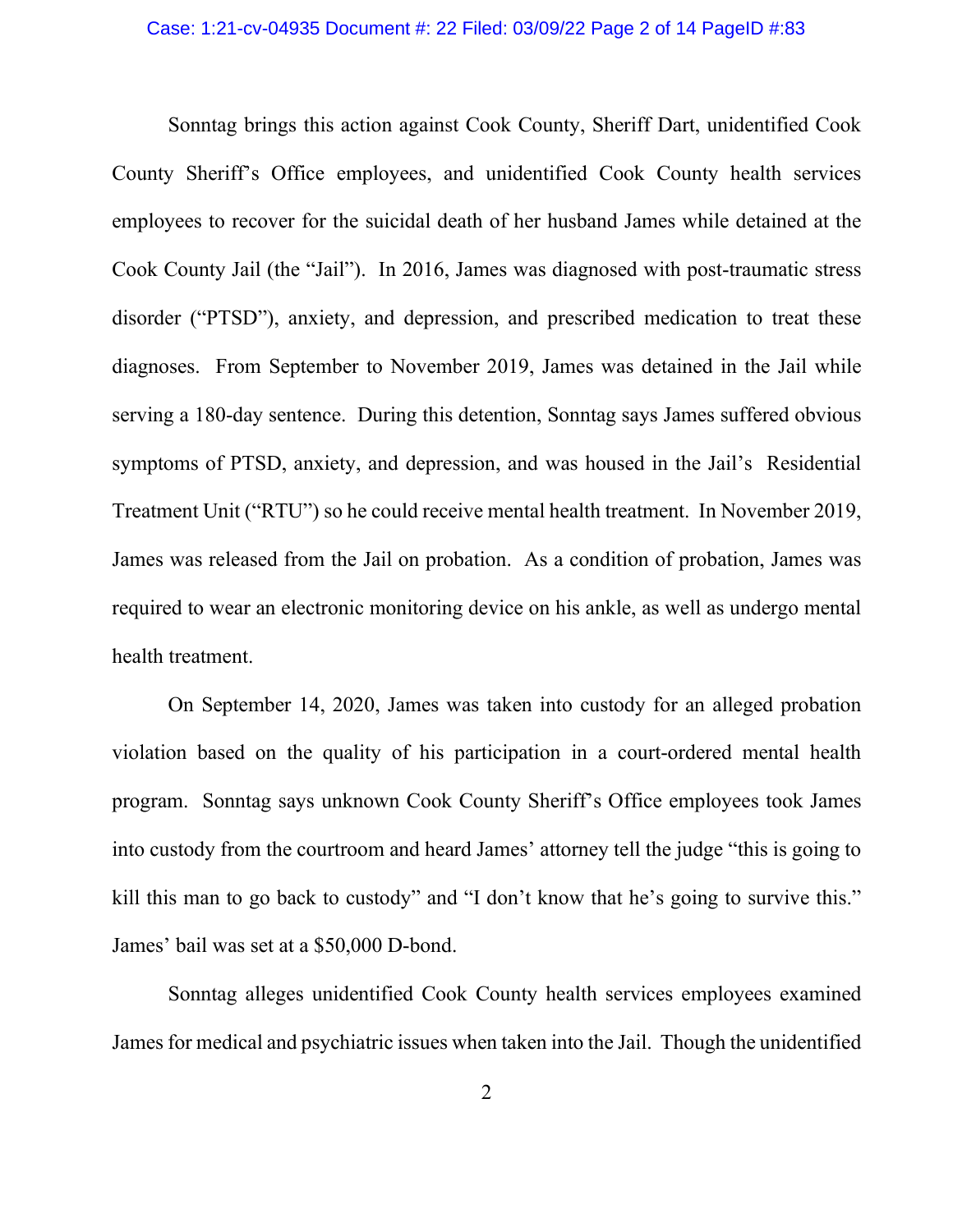#### Case: 1:21-cv-04935 Document #: 22 Filed: 03/09/22 Page 3 of 14 PageID #:84

Defendants had access to James' medical records from his 2019 detention and James told them of his diagnoses and suicidal ideations, they did not place him on suicide watch or assign him to the RTU.

James' father posted bail the same morning James was taken into custody. His father took the bond receipt to the courtroom where James was taken into custody and an unidentified Sheriff's Office employee told James' father that it was too late and James was already taken into the Jail. That evening, James' childhood friend went to the Jail to inquire why James had not been released. Several unidentified Sheriff's Office employees confirmed that James' bond had been posted but said that James was "not getting out any time soon."

On September 15, 2020, James' father returned to the courtroom where James was taken into custody. An unidentified Sheriff's Deputy refused to provide him with any information about James. The next morning, on September 16, 2020, James' sister, who is a police officer, went to the same courtroom. An unidentified Sheriff's Office employee also refused to give her any information about James or why he was not released 48 hours after bond was posted. That afternoon, James hung himself with a bedsheet and was found dead in his jail cell.

Based on these events, Sonntag claims: (1) due process violations under 42 U.S.C. § 1983 (Count I); unlawful detention under Section 1983 (Count II); a municipal liability claim under *Monell v. Dep't of Soc. Servs.*, 436 U.S. 658 (1978) (Count III); wrongful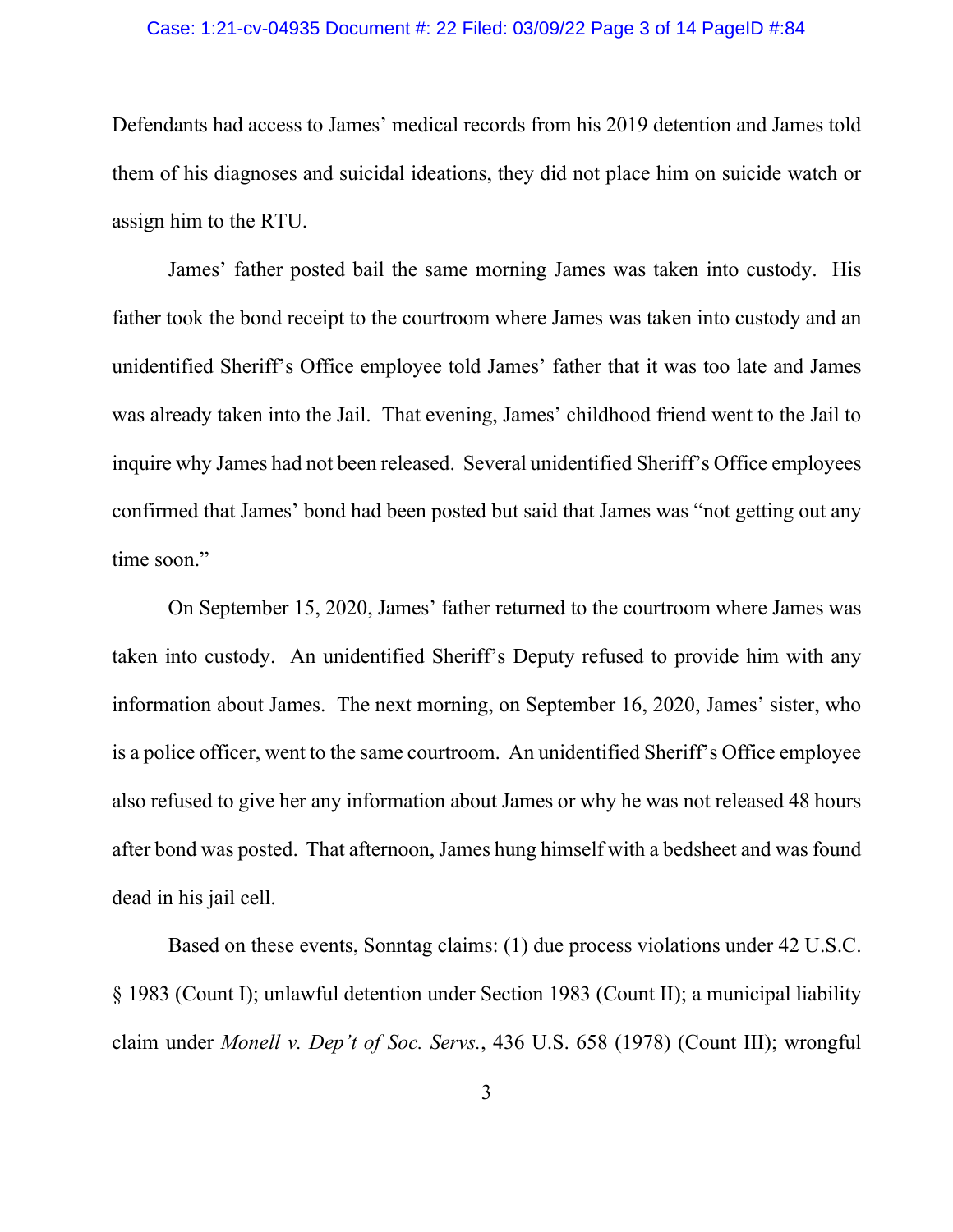death under the Illinois Wrongful Death Act, 740 ILCS 180/1, *et seq.* (Count IV); willful and wanton negligence (Count V); intentional infliction of emotional distress ("IIED") (Count VI); medical malpractice (Count VII); and indemnification (Count VIII). Defendants now move to dismiss under Rule 12(b)(6).

### **LEGAL STANDARD**

A motion to dismiss under Rule 12(b)(6) "tests the sufficiency of the complaint, not the merits of the case." *McReynolds v. Merrill Lynch & Co.*, 694 F.3d 873, 878 (7th Cir. 2012). The allegations in the complaint must set forth a "short and plain statement of the claim showing that the pleader is entitled to relief." Fed. R. Civ. P. 8(a)(2). A plaintiff need not supply detailed factual allegations, but it must supply enough factual support to raise its right to relief above a speculative level. *Bell Atl. Corp. v. Twombly*, 550 U.S. 544, 555 (2007).

A claim must be facially plausible, meaning that the pleadings must "allow. . . the court to draw the reasonable inference that the defendant is liable for the misconduct alleged." *Ashcroft v. Iqbal*, 556 U.S. 662, 678 (2009). The claim must be described "in sufficient detail to give the defendant 'fair notice of what the. . . claim is and the grounds upon which it rests.'" *E.E.O.C. v. Concentra Health Servs., Inc.*, 496 F.3d 773, 776 (7th Cir. 2007) (quoting *Twombly*, 550 U.S. at 555). "[T]hreadbare recitals of the elements of a cause of action, supported by mere conclusory statements," are insufficient to withstand a Rule 12(b)(6) motion to dismiss. *Iqbal*, 556 U.S. at 678.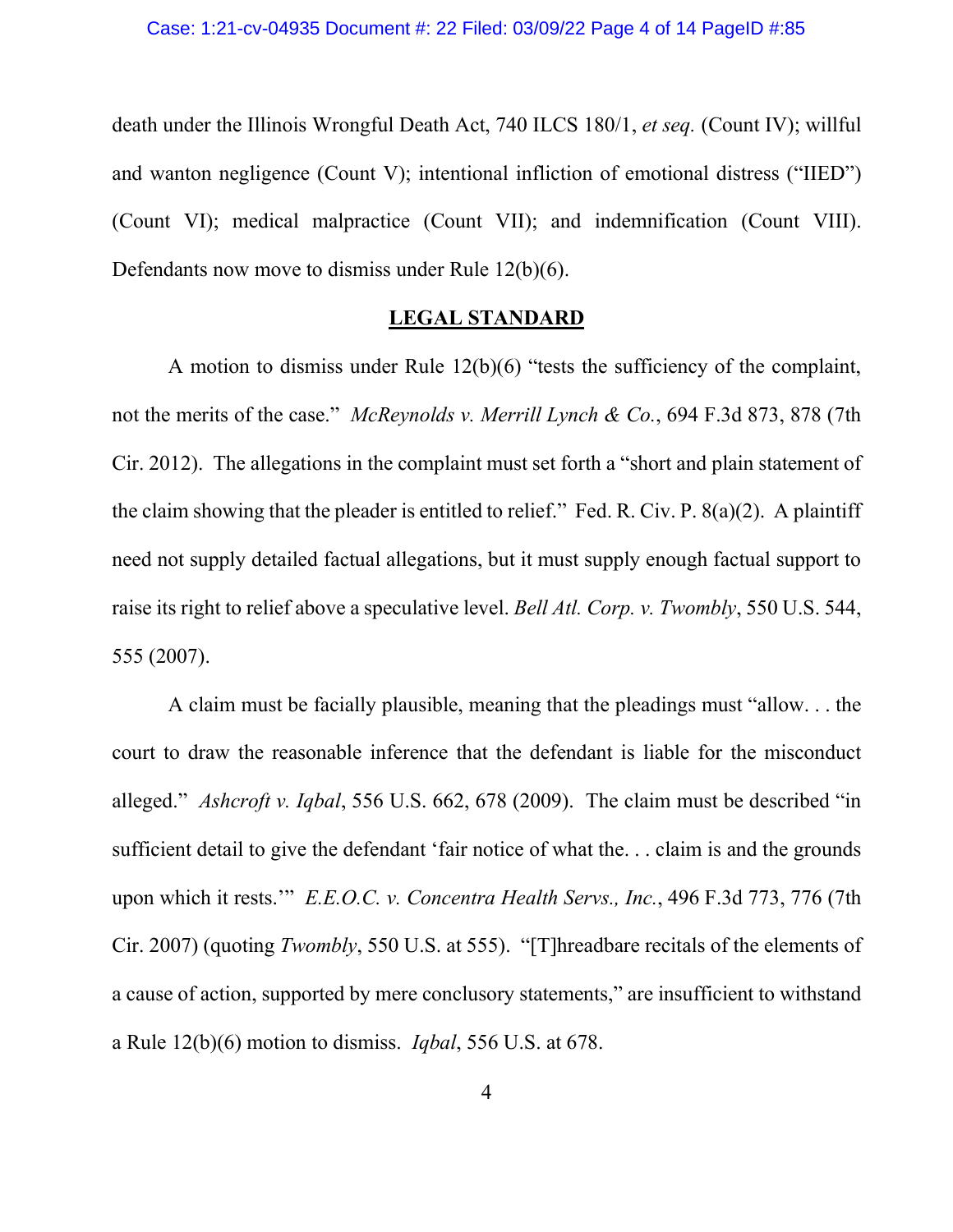Case: 1:21-cv-04935 Document #: 22 Filed: 03/09/22 Page 5 of 14 PageID #:86

#### **DISCUSSION**

Defendants move to dismiss the Complaint in its entirety. We address each Count in turn.

### **I. Counts I and II**

Defendants first argue Counts I and II—the due process and unlawful detention claims—must be dismissed because Sonntag does not allege the personal involvement of Sheriff Dart. In response, Sonntag clarifies she is not suing Sheriff Dart in any personal capacity, only his official capacity.

Sonntag's clarification undermines these claims against Sheriff Dart. Because she sues him only in his official capacity, it is a claim against the Sheriff's Office, a government entity that can only be held liable in a Section 1983 suit under *Monell*. *See Kentucky v. Graham*, 473 U.S. 159, 165 (1985) (official capacity suits "generally represent only another way of pleading an action against an entity of which an officer is an agent"); *Wilson v. Civ. Town of Clayton, Ind.*, 839 F.2d 375, 380 (7th Cir. 1988) ("a municipality cannot be held liable under [Section] 1983 on a *respondeat superior* theory" but only for official policies under *Monell*).

Defendants next argue Counts I and II must be dismissed as an improper group pleading. While it is true that Sonntag groups the unidentified Defendants together, "dismissal of the claims against the unknown [Defendants] at this time is premature." *Guy v. Riverside Police Officers*, 1999 WL 675296, at \*3 (N.D. Ill. 1999) (Williams, J.).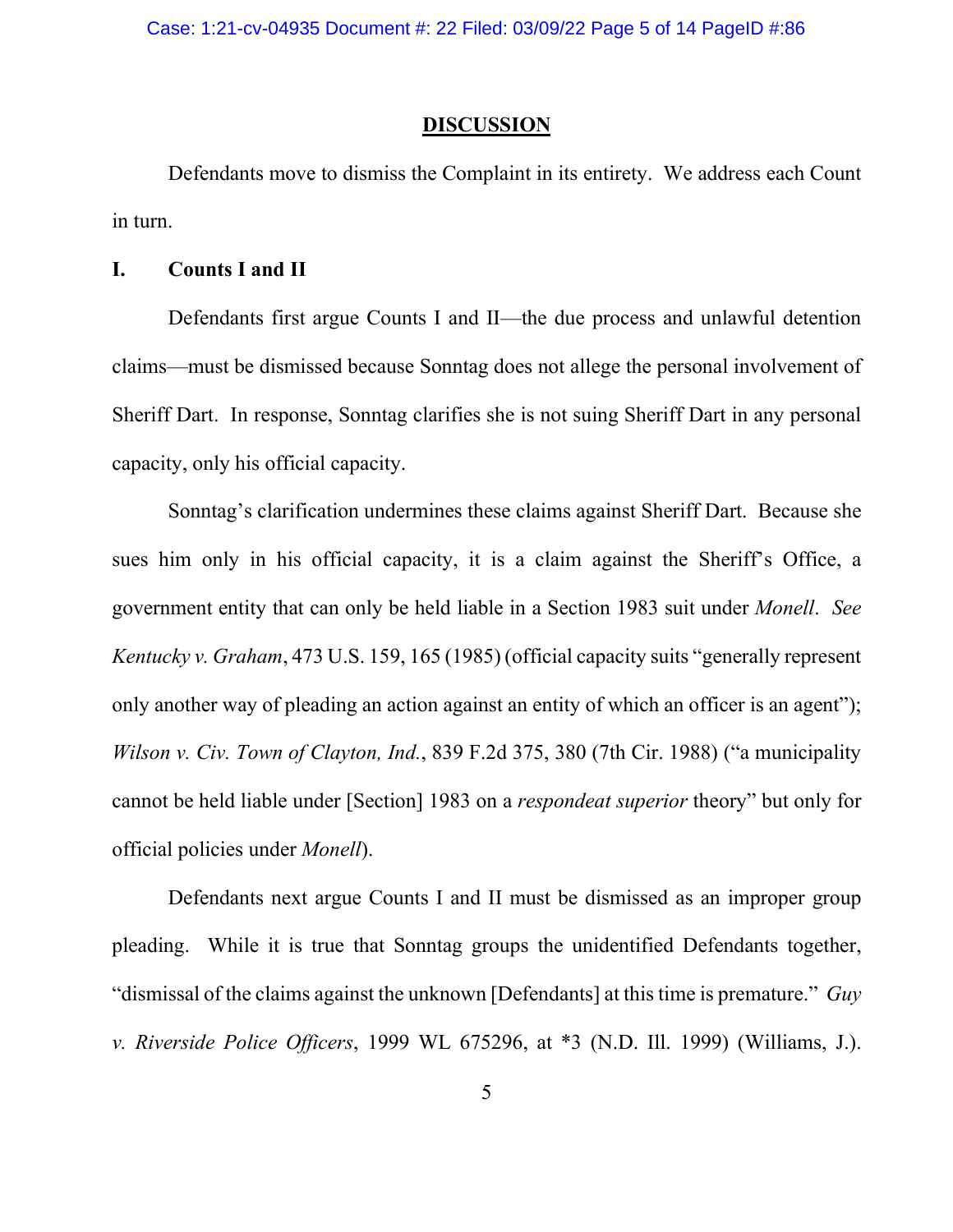"[D]etermining the identities of unnamed defendants is a discovery matter," and Sonntag must add them as Defendants before the statute of limitations expires. *Id.* Under these circumstances, the Seventh Circuit says we should allow Sonntag the opportunity to engage in discovery to ascertain the identities of the unnamed Defendants. *See Rodriguez v. Plymouth Ambulance Serv.*, 577 F.3d 816, 832 (7th Cir. 2009). Therefore, Defendants' argument is denied without prejudice and Counts I and II may proceed for discovery limited to ascertaining the identities of the unnamed Defendants. *See id.*

### **II. Count III**

Defendants next argue Sonntag's *Monell* claim must be dismissed because she does

not allege a widespread custom or practice. In other situations we would agree. This

Court previously adopted several guiding principles in evaluating *Monell* allegations:

First, generally, a "plaintiff needs to come forward with more than a handful of incidents." *Hamilton v. Osweego Cmty. Unit Sch. Dist. 308*, 2021 WL 767916 (N.D. Ill 2021) (citing *Wilson v. Cook Cnty.*, 742 F.3d 775, 780 (7th Cir. 2014)). Thus, a "practice is not widespread if it took place two, three, or four other times." *Id.* Additionally, any other incidents must be "similar to the situation at hand." *Id.* "The other incidents do not need to be identical, but they do need to be sufficiently similar to support an inference of a broader pattern. The greater the dissimilarity, the greater the skepticism that there is a single actionable municipal practice or custom." *Id.* Other courts in this District are also in accord with [these principles]. *See, e.g.*, *Amor v. John Reid & Assocs.*, 2021 WL 825609, at \*5 (N.D. Ill. 2021) (Lee, J.); *Hutton v. City of Chi.*, 2021 WL 809731, at \*3 (N.D. Ill. 2021) (Valderrama, J.) (collecting cases).

*Jackson v. City of Chi.*, 2021 WL 1056988, at \*3 (N.D. Ill. 2021) (Kocoras, J.). However,

because jail operators do not "get a 'one free suicide' pass," allegations of a single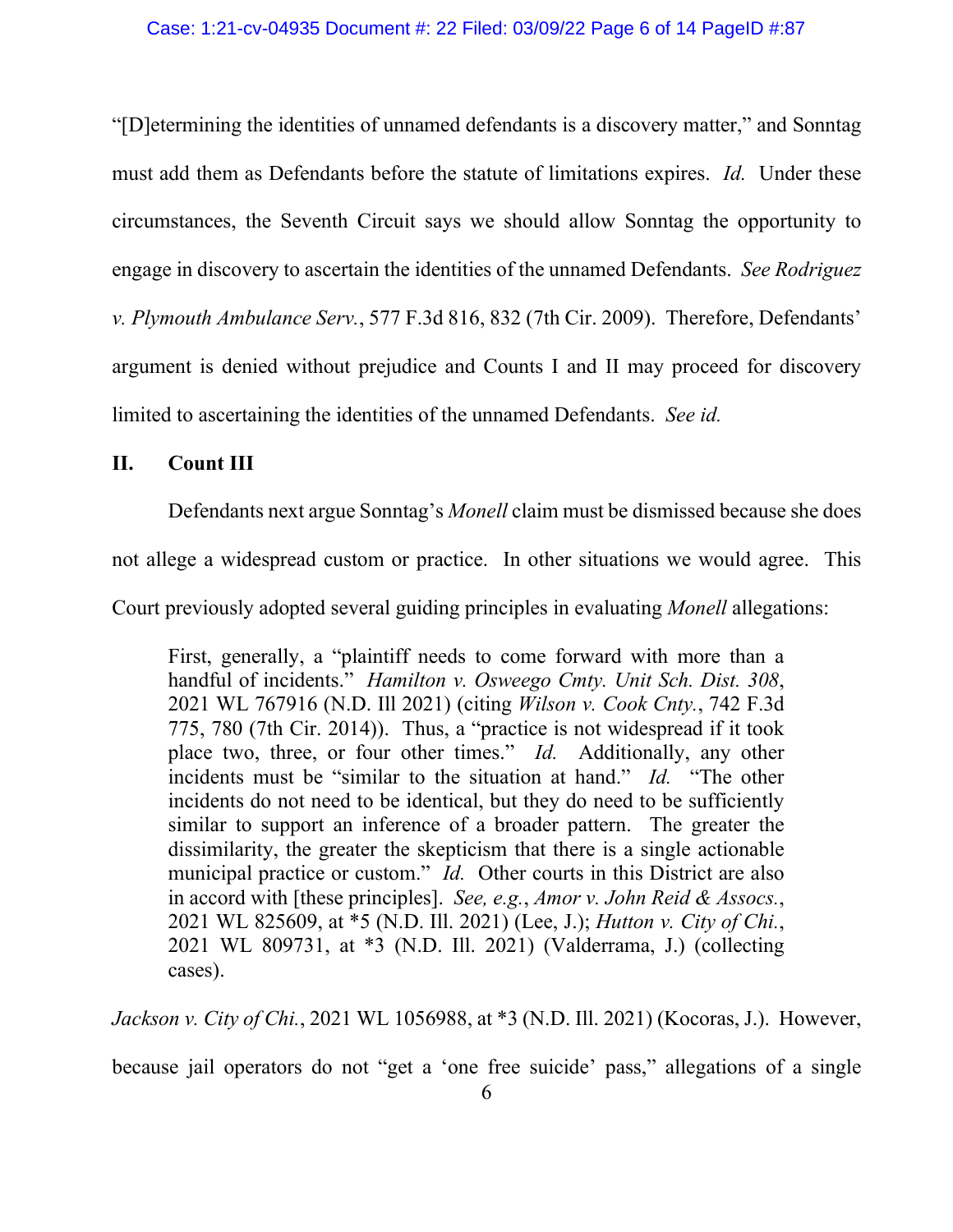#### Case: 1:21-cv-04935 Document #: 22 Filed: 03/09/22 Page 7 of 14 PageID #:88

violation of federal rights can trigger *Monell* liability "if the violation was a 'highly predictable consequence' of the municipality's failure to act." *Woodward v. Corr. Med. Servs. Of Ill., Inc.*, 368 F.3d 917, 929 (7th Cir. 2004).

Here, Sonntag alleges Defendants, among other things, did not have a policy for monitoring detainees for mental health problems. The Seventh Circuit has recognized "[j]ail managers who decided to take no precautions against the possibility of inmate suicide—to have no policy, for example no suicide-watch option—would be guilty of deliberate indifference in the relevant sense, . . . they would be ignoring a known and serious risk of death of persons under their control for whose safety they are responsible." *Boncher ex rel. Boncher v. Brown Cnty.*, 272 F.3d 484, 486 (7th Cir. 2001). Perhaps there was a policy to place an at-risk detainee in the RTU, but "[f]or all intents and purposes, ignoring a policy is the same as having no policy in place in the first place." *Woodward*, 368 F.3d at 930.

Sonntag also alleges Defendants failed to train their employees to recognize and prevent the risk of suicide by detainees. In *Woodward*, the Seventh Circuit held that a correctional facility's failure to train its employees on suicide prevention, which resulted in the death of an inmate, supported *Monell* liability even without evidence of any previous suicide. *Id.* at 927–29. Therefore, we conclude Sonntag sufficiently alleges a *Monell*  claim under these circumstances. *See Bradford v. City of Chi.*, 2017 WL 2080391, at \*4– 5 (N.D. Ill. 2017) (Durkin, J.) (noting a plaintiff in a jail suicide case need not allege more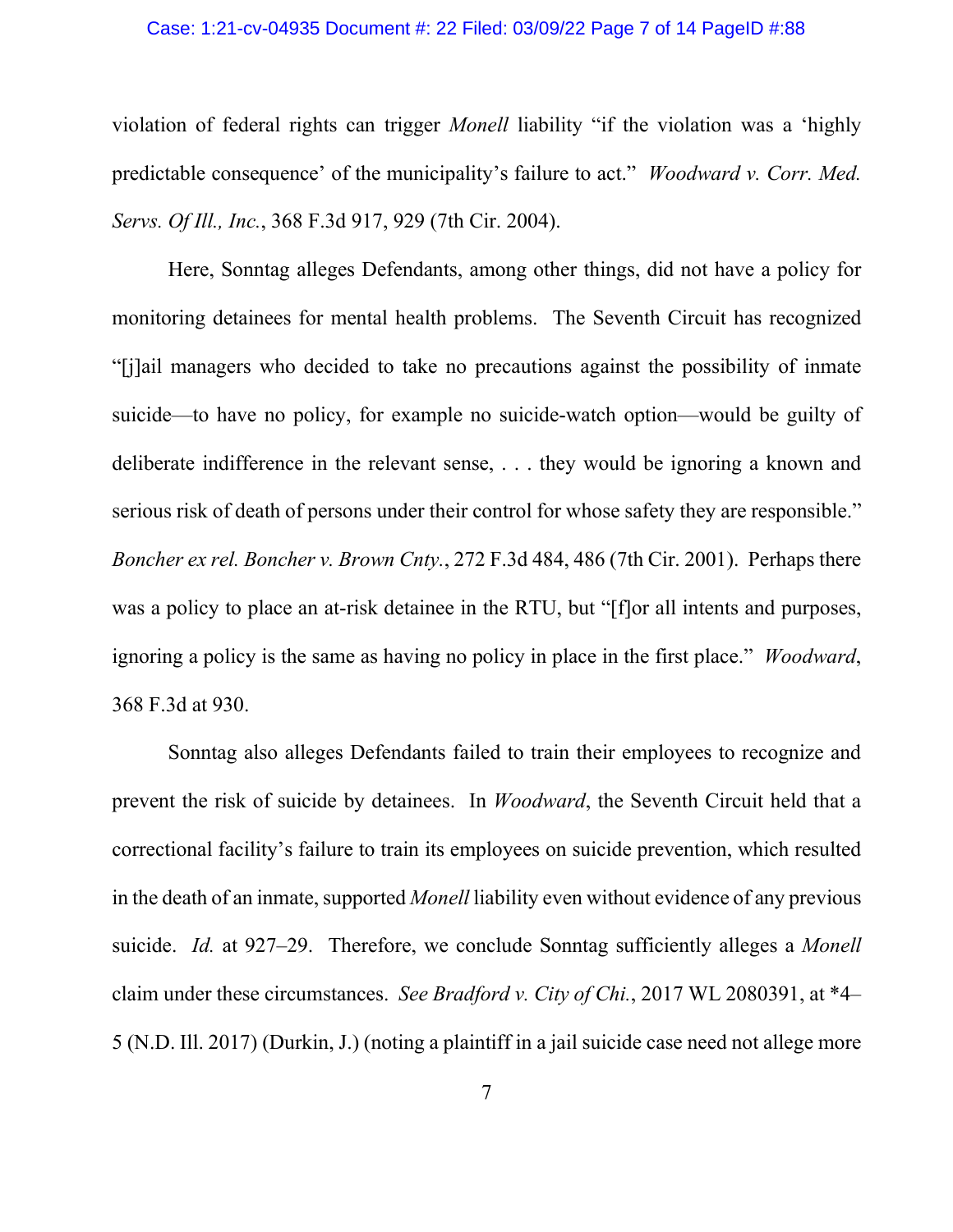than one instance of suicide and denying motion to dismiss where the City of Chicago failed to monitor at-risk detainees). Accordingly, the Motion is denied for Count III.

## **III. Count IV and V**

Defendants next argue Sonntag fails to allege a wrongful death or negligence claim. To state a claim under the Illinois Wrongful Death Act, a plaintiff must allege: "(1) defendant owed a duty to the decedent; (2) defendant breached that duty; (3) the breach of duty proximately caused the decedent's death; and (4) that pecuniary damages occurred to persons designated under the Wrongful Death Act." *Rodgers v. Cook Cnty.*, 2013 IL App ([1](#page-7-0)st) 123460,  $\P$  31. Similarly, to state a negligence claim<sup>1</sup> under Illinois law, a plaintiff must allege "(1) the existence of a duty of care owed to the plaintiff by the defendant; (2) a breach of that duty, and (3) an injury proximately caused by that breach." *Guvenoz v. Target Corp.*, 2015 IL App (1st) 133940, ¶ 89.

Defendants say Sonntag's "conclusory allegations" do not establish the duty, breach, or causation elements of either claim. Dkt. # 13, pg. 12. We disagree. Under Illinois law, jailers owe a duty to prisoners to keep them safe and protect them from unnecessary harm and must exercise reasonable and ordinary care for the life and health of the prisoner. *See Johnson v. U.S.*, 2016 WL 3387156, at \*10 (N.D. Ill. 2016) (quoting *Dezort v. Vill. of Hinsdale*, 35 Ill. App. 3d 703, 707 n.1 (2d Dist. 1976)).

<span id="page-7-0"></span><sup>&</sup>lt;sup>1</sup> Sonntag brings her negligence claim under the Illinois Survival Act, 755 ILCS 5/27-6, which "allows a representative of the decedent to continue an existing cause of action after the decedent's death." *Rodgers*, 2013 IL App (1st) 123460, ¶ 29.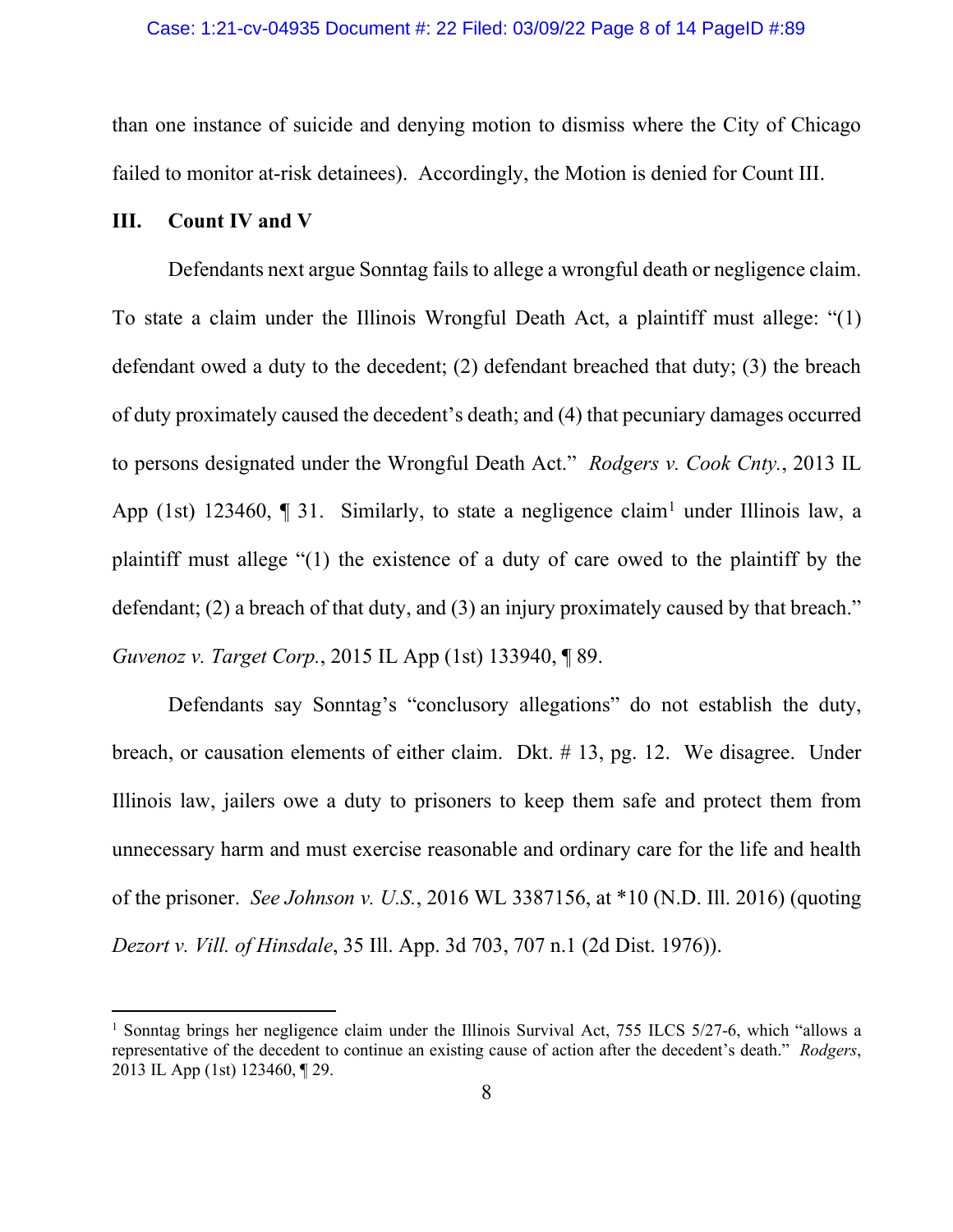Here, Sonntag says James was in the custody of the Sheriff's Office who knew of James' medical needs. Those needs were ignored when James was not placed in the RTU, which lead to his suicide. Such allegations plausibly establish that James was owed a duty of care as a detainee and that duty was breached leading to James' death. *See Belbachir v. Cnty. of McHenry*, 726 F.3d 975, 980 (7th Cir. 2013) ("By depriving her for an indefinite time of any source of protection (including protection against herself) other than persons employed by or working at or managing the jail, the jail personnel became obligated by ordinary tort principles to provide her with reasonable care. . . . Neither the guards nor the members of the medical staff were involved in the decision to detain her; but they were her custodians, responsible therefore for her safety."). Accordingly, the Motion is denied for Counts IV and V.

#### **IV. Count VI**

Defendants argue Sonntag's IIED claim must be dismissed because Sonntag does not allege each Defendant acted with extreme and outrageous conduct. To state an IIED claim under Illinois law, a plaintiff must allege: "(1) the defendants' conduct was extreme and outrageous; (2) the defendants knew that there was a high probability that their conduct would cause severe emotional distress; and (3) the conduct in fact caused severe emotional distress." *Swearnigen-El v. Cook Cnty. Sheriff's Dep't*, 602 F.3d 852, 864 (7th Cir. 2010) (citing *Kolegas v. Heftel Broad. Corp.*, 154 Ill. 2d 1, 20 (1992)). "To meet the 'extreme and outrageous' standard, the defendants' conduct 'must be so extreme as to go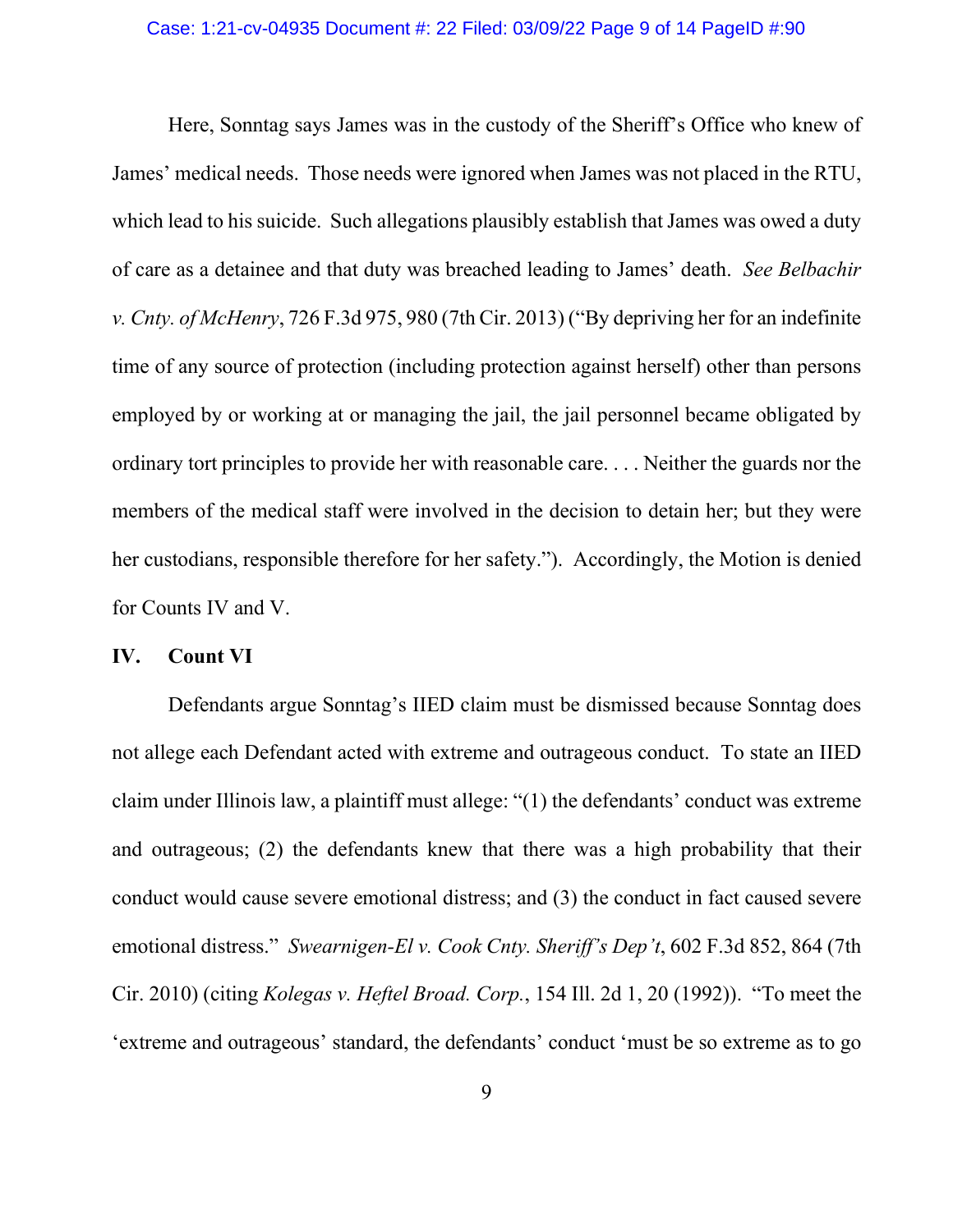### Case: 1:21-cv-04935 Document #: 22 Filed: 03/09/22 Page 10 of 14 PageID #:91

beyond all possible bounds of decency, and to be regarded as intolerable in a civilized community.'" *Id.*

To the extent Defendants' argument is a recast of their group pleading argument, it is denied without prejudice as discussed above. And allegations that Defendants acted with deliberate indifference to serious medical needs are sufficient to support an IIED claim under Rule 8. *See, e.g.*, *Rice v. Wexford Health Servs., Inc.*, 2016 WL 8711490, at \*6 (N.D. Ill. 2016) (Aspen, J.) (collecting cases). Sonntag alleges Defendants were, on multiple occasions, made aware of the likelihood of James' mental health issues and possible suicide; they ignored this information knowing it could result is severe emotional harm; and it did result in severe emotional harm. Therefore, the Motion is denied with respect to Count VI. *See id.*

### **V. Count VII**

To state a medical malpractice claim under Illinois law, a plaintiff must allege: (1) the standard of care against which the defendant's conduct is measured (i.e. duty), (2) the defendant breached that standard of care, and (3) the breach was the proximate cause of the plaintiff's injury. *Piercy v. Whiteside Cnty., Ill.*, 2016 WL 1719802, at \*8 (N.D. Ill. 2016). A plaintiff must also allege a physician-patient relationship. *Id.*

Defendants first contend Sonntag fails to allege a physician-patient relationship. "A physician's duty arises only when a clear and direct physician-patient relationship has been established." *Siwa v. Koch*, 388 Ill. App. 3d 444, 447 (1st Dist. 2009). "A physician-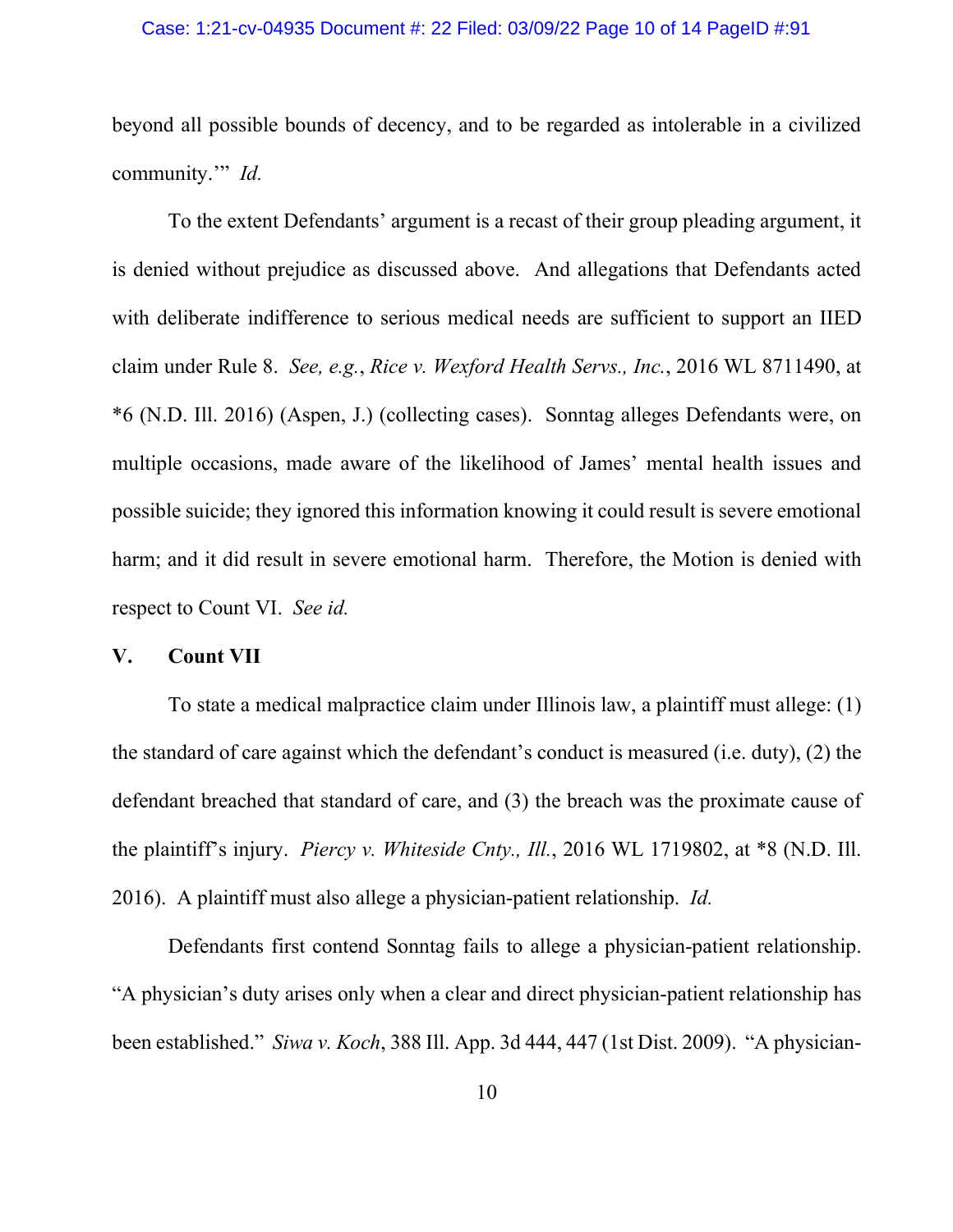#### Case: 1:21-cv-04935 Document #: 22 Filed: 03/09/22 Page 11 of 14 PageID #:92

patient relationship is established where the physician takes some affirmative action to participate in the care, evaluation, diagnosis or treatment of a specific patient." *Mackey v. Sarroca*, 2015 IL App (3d) 130219, ¶ 20. Here, Sonntag alleges James was treated by unidentified medical professionals who were employees of Cook County. These medical professionals performed medical and psychiatric evaluations on James. Though these allegations are minimal, we find Sonntag alleges the existence of a physician-patient relationship at this stage.

Defendants next argue Sonntag fails to plead a duty or the breach of that duty. Sonntag alleges: "the COUNTY Defendants had a duty to possess and apply the skill and care of reasonably well-qualified medical personnel in the same and similar circumstances." Dkt. # 1, ¶ 96. Defendants say this is a legal conclusion. In state court, the resolution of this issue would be simple—the standard of care is established by filing an affidavit under Section 5/2-622 of the Illinois Code of Civil Procedure at the same time the complaint is filed. *See* 735 ILCS 5/2-622. But in federal court, this affidavit is not required to be filed contemporaneously with the complaint but must be filed prior to summary judgment. *Young v. U.S.*, 942 F.3d 349, 351–52 (7th Cir. 2019).

Considering the notice pleading standard in federal court, we find Sonntag sufficiently alleges the existence of a duty. Put simply, the unidentified County Defendants owed James a duty of care based on the physician-patient relationship. Those Defendants allegedly breached that duty in willful disregard of James' condition, which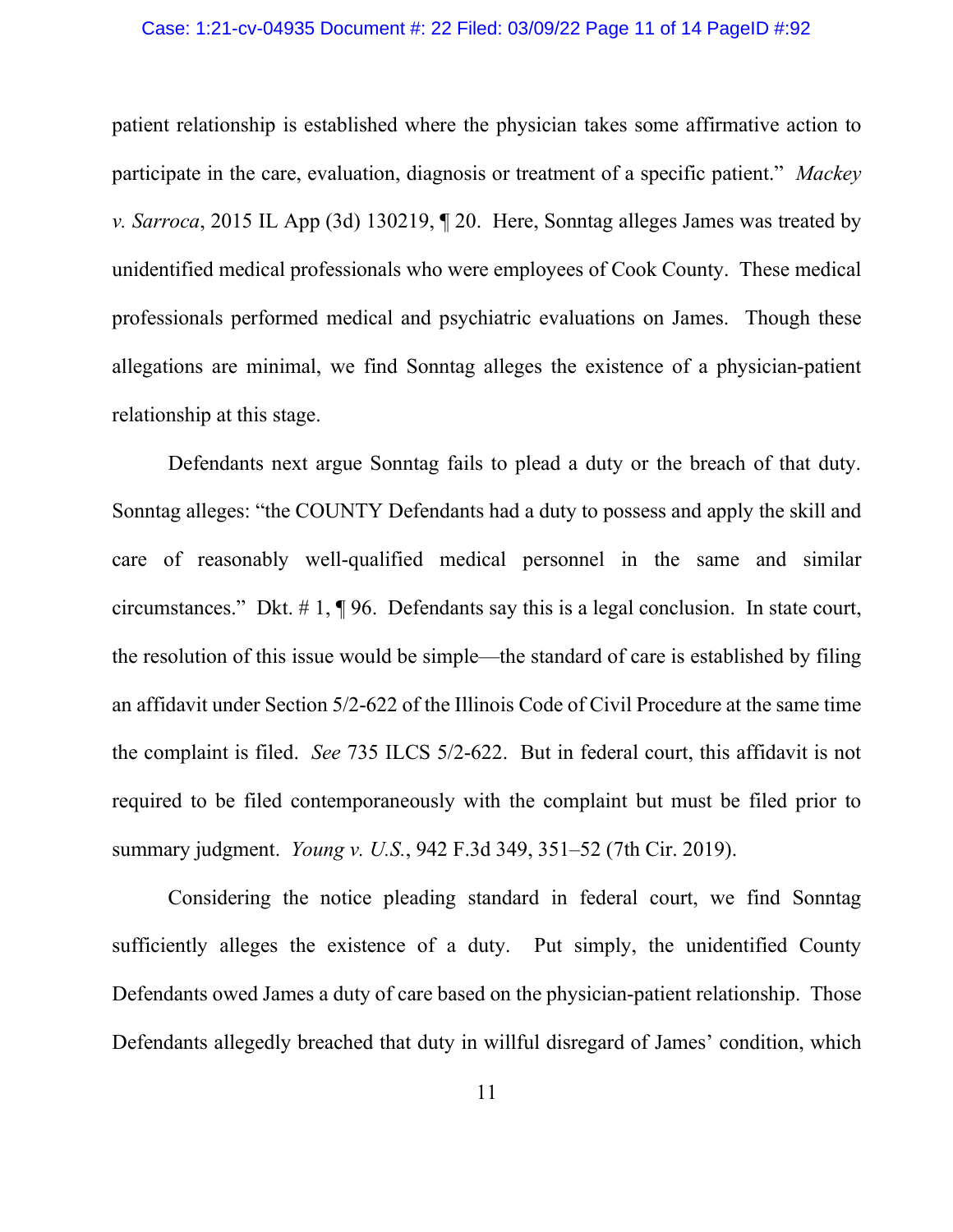lead to his suicide. Thus, Sonntag has put Defendants on notice of the medical malpractice claim. The specific standard of care, and whether that standard was breached, is a fact question to be resolved at a later stage. Accordingly, the Motion is denied with respect to Count VII.

### **VI. State Law Immunity and Statute of Limitations**

Finally, Defendants urge the Court to dismiss Sonntag's state law claims because they are entitled to immunity under the Illinois Local Governmental and Governmental Employees Tort Immunity Act (the "Tort Immunity Act"), 745 ILCS 10/1-101, *et seq.*, and because the claims against the unnamed Defendants are barred by the Tort Immunity Act's one-year statute of limitations.

The Tort Immunity Act is an affirmative defense, and plaintiffs need not anticipate or plead around affirmative defenses in their complaint. *Smith v. City of Chi.*, 143 F. Supp. 3d 741, 759 (N.D. Ill. 2015) (St. Eve., J.). Nevertheless, a plaintiff may allege "sufficient facts establishing any such affirmative defense or [plead] themselves out of court by including factual allegations that establish that they are not entitled to relief as a matter of law." *Id.* (cleaned up). Defendants identify several provisions of the Tort Immunity Act that may supply them with immunity, including the failure to diagnose. *See* 745 ILCS 10/6-106. But the parties agree that allegations of willful and wanton conduct would defeat immunity at this stage. *See* 745 ILCS 10/4-105 (exception for willful and wanton conduct). Willful and wanton conduct is "a course of action which shows an actual or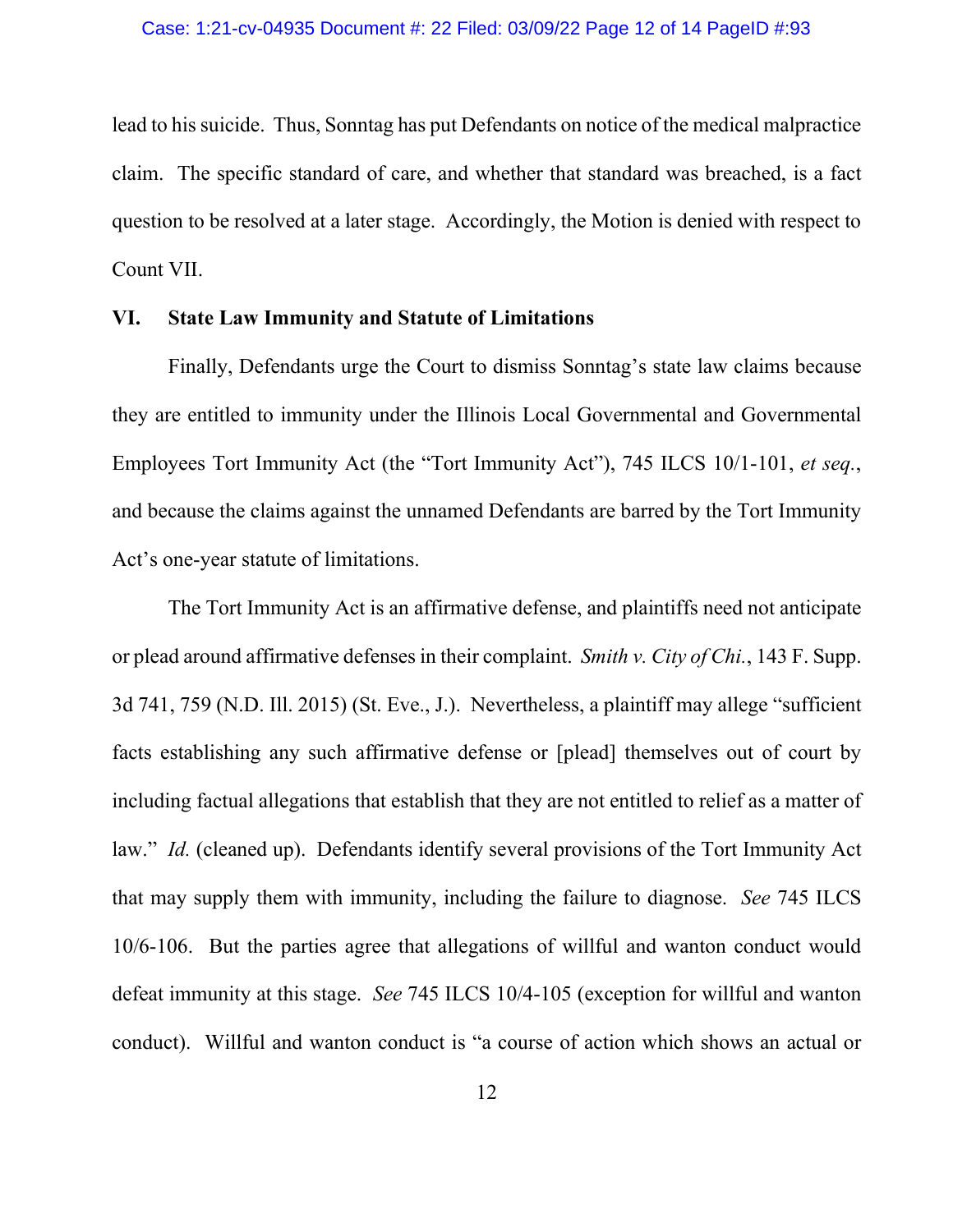### Case: 1:21-cv-04935 Document #: 22 Filed: 03/09/22 Page 13 of 14 PageID #:94

deliberate intention to cause harm, or which, if not intentional, shows an utter indifference to or conscious disregard for the safety of others." 745 ILCS 10/1-210. That is exactly what Sonntag alleges here.

Sonntag says the County Defendants treating James had access to his medical records from his previous incarceration, he told those Defendants he suffered from PTSD, anxiety, and depression, and was contemplating suicide. Nonetheless, the County Defendants ignored James' warnings. Additionally, Sonntag alleges the Sheriff's Office employees knew of the risk to James yet ignored his need to be placed in the RTU. Such allegations plausibly suggest Defendants willfully and wantonly ignored James' medical needs.

Defendants also argue Sonntag's allegations against the unnamed Defendants are barred under the Tort Immunity Act's statute of limitations. The Tort Immunity Act provides that no action "may be commenced in any court against a local entity or any of its employees for any injury unless it is commenced within one year from the date that the injury was received or the cause of action accrued." 745 ILCS 10/8-101(a). However, the Tort Immunity Act also includes a two-year statute of limitations for actions arising out of patient care. 745 ILCS 10/8-101(b). Defendants say the one-year limitations period applies because Sonntag's allegations do not arise out of patient care.

Regardless of which time period applies, Defendants' statute of limitations argument is premature. As Defendants admit, the Complaint, which was filed on the exact